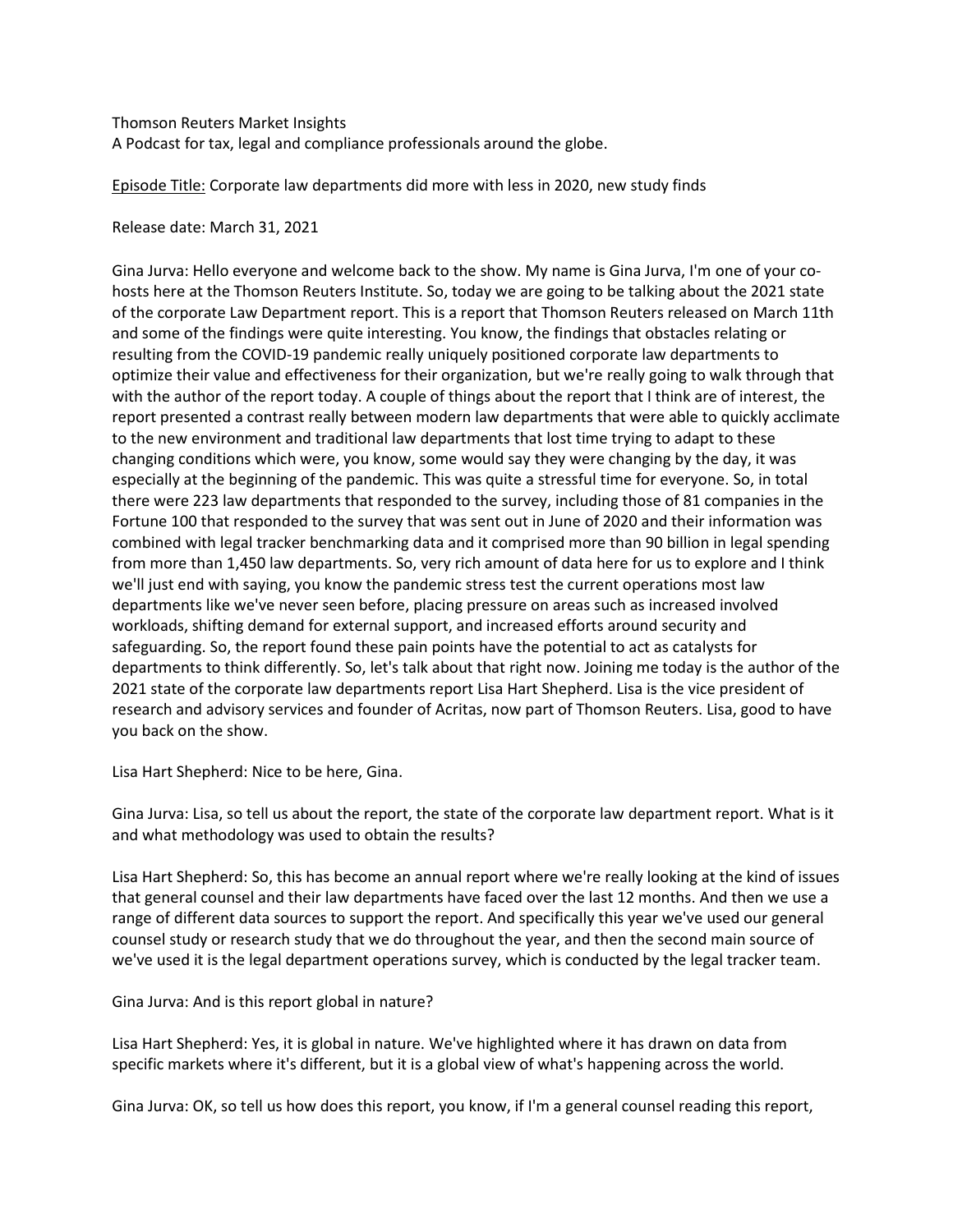how does it help me or if I'm in legal operations or just law departments in general, like, what can I take away from this report?

Lisa Hart Shepherd: Well, this particular report, because of what we've all been through in the last 12 months, does focus quite heavily on how law departments have handled the pandemic. So, as readers will be able to compare your approach to your peers and then thinking about the lessons that everybody's learned, how do you apply that moving forward? Sort of remaining adaptable as this horrendous uncertainty continues. And then the final sort of section really focuses on what are the successful traits of the best practice law departments with proposed a framework that includes everything from metrics, spend benchmarks, how to manage talent, how to utilize technology and working more effectively with external legal services providers.

Gina Jurva: Great, so it's really just - it's this compare your approach that to your peers. I could get this overview that what are those in the industry doing? How did they adapt? Sort of and really - how do you take those learnings and then critique your own department against this framework is kind of what it sounds like.

Lisa Hart Shepherd: Yeah, absolutely.

Gina Jurva: Well, we can't think of 2020, of course, without thinking of the COVID-19 pandemic. So, what did we learn in the survey results about the impact of COVID-19 on law departments?

Lisa Hart Shepherd: Well, the first thing to learn is that the pandemic impacted on corporate law departments in very different ways, depending on the circumstances of their particular business, the industry that they are in, but for most low departments they were facing an increased and evolved workload. And having to reinvent that business operations to varying degree and for some breaking through barriers that were previously just have been red lines insurmountable. So, the dynamic really changed the type of work, much more focused on crisis management. As a result, it shifted their demand for external support instead of the sort of business as usual, that cases and deals often stalled and they were relying on particularly the senior members of the external legal services providers. The partners in law firms, for example, to really help them with that crisis support and draw on the experience that they have. And we also saw that some of the more traditional law departments really struggled to adapt whereas their modern counterparts were much more able because they simply had more flexible working as a normal working style, and they had better technology. They were more easy and ready to convert to working from home. So, those that had run a more traditional department really did struggle just by getting to be able to work physically in the first place. And then the fourth main effect is that safeguarding sort of that risk prevention role that legal department had became a much higher priority, so thinking about the risk that emerged from the pandemic and safeguarding the company, putting in place those dispute prevention measures on top of what they already might have had in place.

Gina Jurva: So, following up on that, there's a section of the report which discusses why some departments came through better than others. What did we learn here in terms of commonality, and I think technology obviously plays a huge part in this, but tell us what we learned?

Lisa Hart Shepherd: Well, there was quite a number that we've featured in the report and one of the key ones, not surprisingly, was how they utilized technology and being able to work effectively and efficiently. And that's not just that having the hardware that's the right software, the right systems, the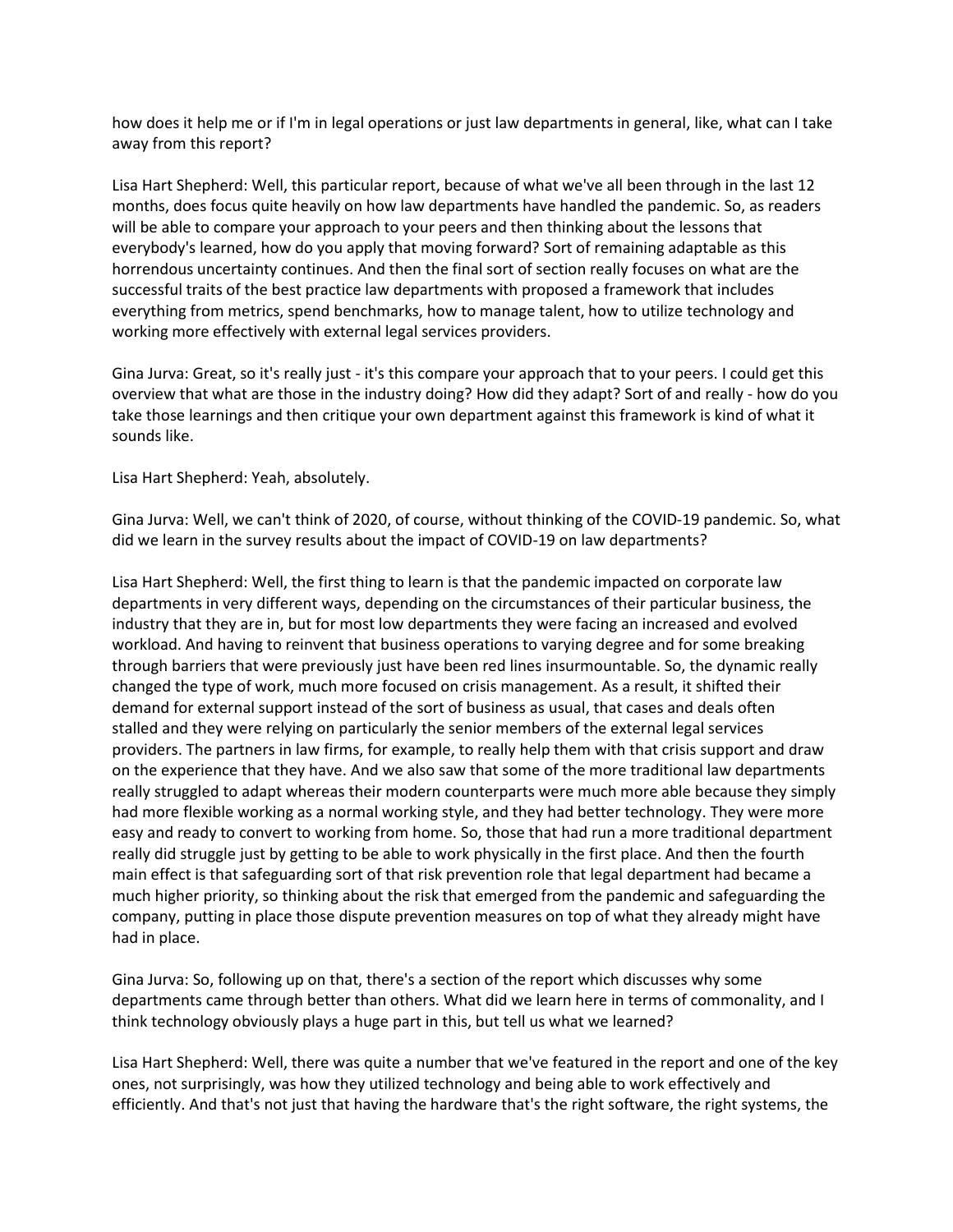right process. There was also a kind of meeting cadence if you like, departments that just did business more naturally, call people in the room, didn't have that structure to their working day, working weeks, and you know suddenly had to put all of that in place, so those that had been more structured around the way that they work there better and this is a checking in regularly with internal business keeping in touch. Again, if that wasn't done in a more formal, structured way, you weren't going to meet people at the water cooler like you had done previously. So, it's really important that that cadence was there so that the risk continued to be identified, particularly business was changing and quite often fundamental ways. Culture, so those that had a sort of nonhierarchical, more innovative culture where team members felt able to contribute ideas, you really needed diverse thinking to solve some of the issues that they were facing. So, that really helped. Enabling the external counsel that they work with, continue to work with them in a virtual way seamlessly. That was that was really important. So, those that had done that before, rather than always having to be in the same meeting room, for example, really fared well. And then there was just sort of that relationship that they had with their external firms. It really was a time where they were benefiting from other clients' experiences, so relying on their lawyers to say, 'Look, we've just seen this happen over here I think this might affect you,' so having those really fruitful proactive relationships with their firms really helped. I guess tracking the regulations, that was important. Doing that again in a proactive way so that they remain compliant and we saw some of the best practice departments, you know, using that risk register that they might already have in place, making sure they were adding all the pandemic-related risks, monitoring and mitigating them. And taking steps to ensure that they really are in the best possible shape as they move through each stage of the pandemic.

Gina Jurva: Sure, and I think, especially when we're thinking about tracking COVID-19 regulations, I mean that was changing so much in across jurisdictions, and I imagine that those corporate law departments that had to work across multinational districts probably had their work cut out for them in that in that sense.

Lisa Hart Shepherd: Absolutely. And for some, you know, even within countries there will be more, like in the US, there'll be multiple difference or state approaches. So, you know, this continues to go on. We know all the rules are changing all the time all around us. So, the bigger the border, the more complex this was to follow.

Gina Jurva: Well, you know, it I think keep it along with that theme of 2020 was really about change and adaptation, you know, another thing you write in the report is that corporate law departments are really in a unique position to drive more fundamental change across the legal industry and beyond, what changes do you see forthcoming in the legal industry as a result of the pandemic?

Lisa Hart Shepherd: Well, I think that the pandemic, well I hope, I should say, the pandemic is going to be a real sort of catalyst for change. You know, the pandemic has shown that new ways of working can be effective and, in some case, much more efficient. So, I hope that we grasp this opportunity and continue the momentum and now not because we're forced to do it because it's the right thing to do we really quite radically change working processes the way we handle legal data, I guess it is, in a more digital way. And also, the fact that we've had to be sort of so agile in this industry and we've had to react and adapt and that that continues. It's in a way this industry is being seen as quite sort of old fashioned and traditional. We've had to adapt this time, and we hope that sort of culture continues on moving forward.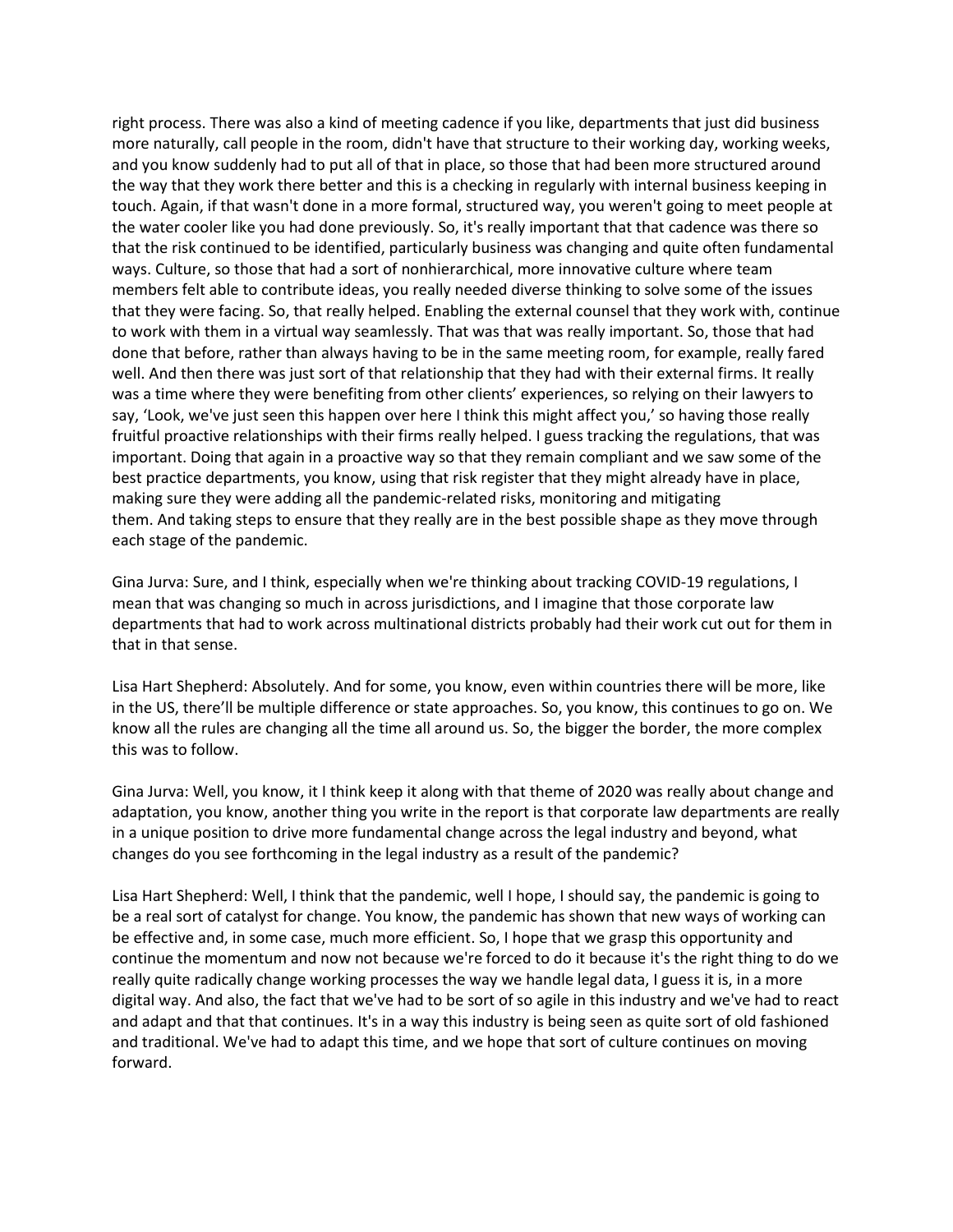Gina Jurva: Yeah. I think there has been this, I don't know, this stigma about the legal industry. I'm a lawyer myself, so I can say this that it is a stuffy profession, right? And there is resistance to change, and it seems like this as COVID-19 has been, I guess you said, the springboard to seeing change and hopefully attracting diverse talent with new ways of working. I'm hoping we see more of that as well.

Lisa Hart Shepherd: I think so because it's you know, law departments, most people come from law firms, so they can kind of have similar cultures to some of the law firms where this is need for presenteeism, long hours and that doesn't work for everybody. And we know impacts the diversity within the industry, so I really hope that there's a knock on positive effect that we do see more diversity, particularly to get to more senior levels.

Gina Jurva: Absolutely. I would say another certainty I learned from the report is that law departments and multinational companies in general must be ready to handle uncertainty that it really is the normal now. Are law Department is critical in helping companies minimize risks both short and long term, and maximizing performance and if so, how are law departments critical in that step?

Lisa Hart Shepherd: Yeah. They absolutely are critical in a bit, like in the sort of global financial crisis, we saw law departments sort of rise up to be one of the key voices in running the organization. You know this, this has had the same effect with really big corporations have needed that voice to know what's legal, what's safe at times have changed like this, so it's a great opportunity that many law department have stepped up to fill, and in continuing to have that role as a proactive core advisor to the business is really important and will make the best stand out.

Gina Jurva: Sure, especially with the change you know throughout the world. I mean, regardless of the pandemic, there's also, you know, there's Brexit in the EU, that's a big change. We have an administration change in the United States to President Biden, so things are definitely changing and moving and that is the normal and hopefully for the better, but we'll see. I do want to turn to law department culture for a moment. We talked about it briefly before, but just thinking about it more. In the report, you write that the corporate law department is really this guardian of the organization's legal identity, but they can do more than that. They can also play a role in ensuring that the organization acts as what you describe as a good citizen. What do you mean by a 'corporate good citizen'?

Lisa Hart Shepherd: Well, it's got a number of different facets really. And we just talked about diversity. I think that's one of the areas where the leader, in particular of a law department can really help to drive diversity in their own organization, but it goes beyond that. You're looking at the kind of sustainability of the organization in terms of its practices, in terms of its supplier management, supplier choice and also into the local community. You know, volunteer work and just having an impact locally a positive impact in the places where the organization operates is very much something like law department can add a lot of value.

Gina Jurva: And value too. I mean, you mentioned this also about the supply chain like really ensuring you're vetting your suppliers that you're using the ethical practices that those suppliers are using ethical practices that you're not contributing to, you know, labor trafficking and other things if you're involved in that type of manufacturing mark so definitely an important time.

Lisa Hart Shepherd: Yeah, and I guess the other thing where they can use the power at their elbow is the phrase that's often used is to, you know, encourage strongly their law firms to do the same. You know you're in a great position as a leader of a law department, often with a lot of buying power. So, saying